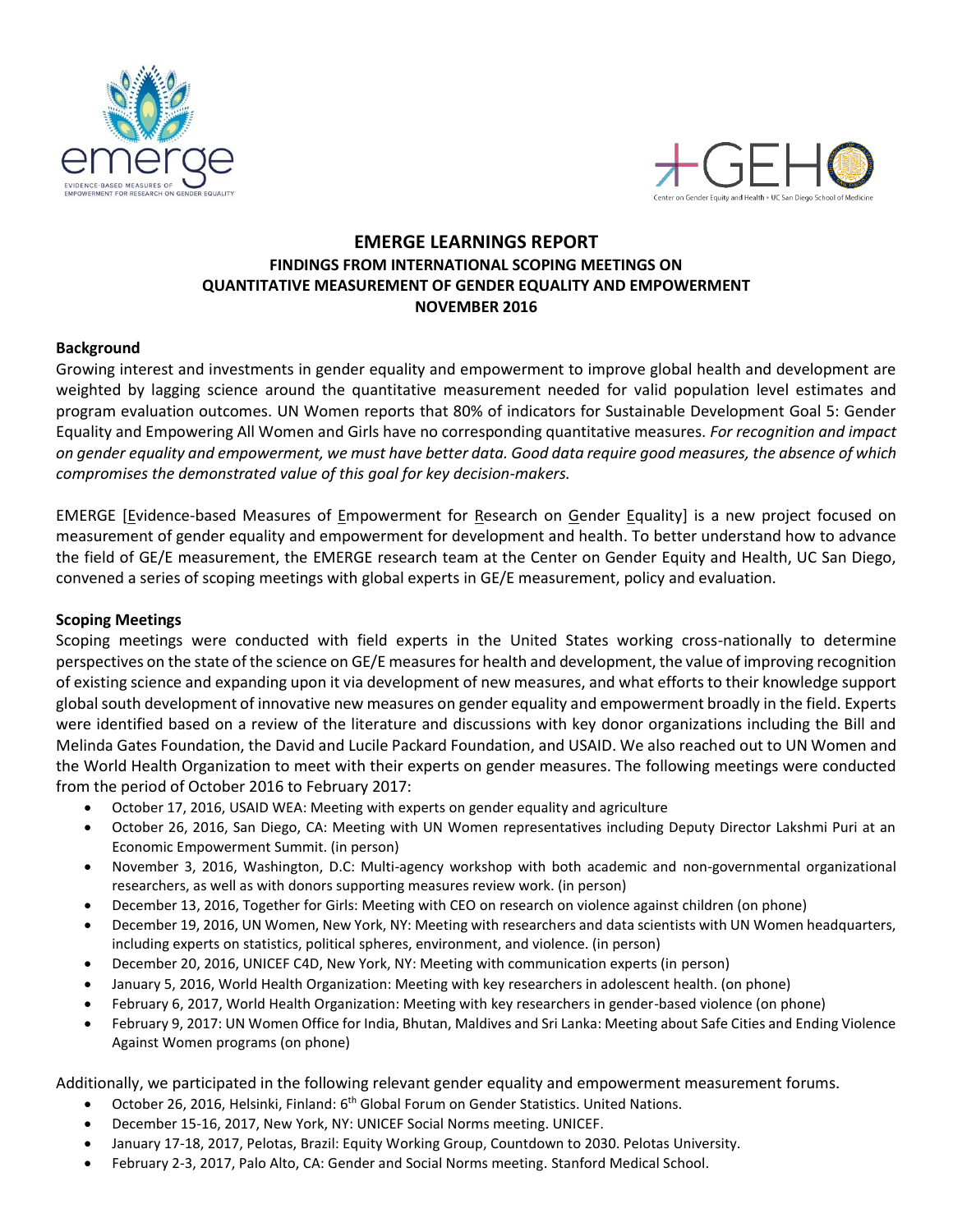#### **KEY FINDINGS AND RECOMMENDATIONS**

### **We Have a Sound Foundation from which to Build the Science of GE/E Measurement**

- The opportunity to move measures work forward is substantial, as *there is simultaneously collective investment among researchers and funders* to create better measures, definitions, and conceptual frameworks, *and strong capacities for large-scale cross-national operational research* efforts to adapt and test new measures in the field.
- *Good measures (e.g., self-efficacy, partner violence) which have been tested cross-nationally are available*. Promising measures exist on bodily integrity, reproductive autonomy and coercion, freedom of movement, coercive sexual environments, and quality of education. There is strong emerging work on gender role norms and other social norms.
- *Growing work in cross-national measures* development is being conducted and builds on sound theory, formative research, piloting, feedback and refinement, with support from large donor organizations and government sectors. This is creating measures in the area of women's equality in agricultural production, early adolescent development of gender roles and gender norms, and intimate partner violence against women.
- *There is recognized value to having harmonized measures to build evidence cross-nationally* regarding GE/E and its impact. This may not be possible for all issues, due to population, context and cultural variations on GE/E.

### **There are Frustrations with Existing Measures and Measurement Gaps in Multiple Domains**

- Decision-making control is theoretically and qualitatively recognized as central to GE/E, but the existing measures have proven problematic because lack of control is only an issue if the control is desired, decision-making control is not generalizable across issues for the same person, and there is not consistency whether shared or unilateral decision-making should be the goal. *Research to assess decision-making for specific issues and in context is needed.*
- *Further research is needed to develop measures that remove the need for participants to disclose abuse* or to label their experience or partner as abusive, but still capture relationship violence. This can help validate self-report measures of violence and may give greater opportunity for research to capture abuse more accurately.
- The domain of environment and sustainability is lacking in much of the work on gender equality and empowerment, though women may get greater toxin exposure at home. *More research is needed on environmental factors (e.g. energy, exposure indoor air pollution)* that affect the role of the women, and are rooted in household or community power structures, and how sustainable consumption patterns can affect gender equality.
- Gender-based violence research is largely limited to intimate partner violence, and *more forms of gender-based violence should have valid measures*. Measurement of what makes women feel safe should be developed. With regard to safety in public spaces and effects on mobility, measures are being developed but consensus has not been reached on best ways to word questions in different contexts. A new issue arising as women gain political leadership is genderbased violence against or abuse of women in political leadership roles. In terms of intimate partner violence, there is recognition that current measures are not strong in terms of sexual and psychological partner violence, and new work is generating in that area.

#### **GE/E Measurement is Conceptually Complex and Requires Consensus on Concept Definitions**

 *GE/E concepts are not well or consistently defined*, which can lead to imprecise measurement. Theoretical clarity on the distinction and overlap between equity and empowerment, and their distinguishing concepts is needed.



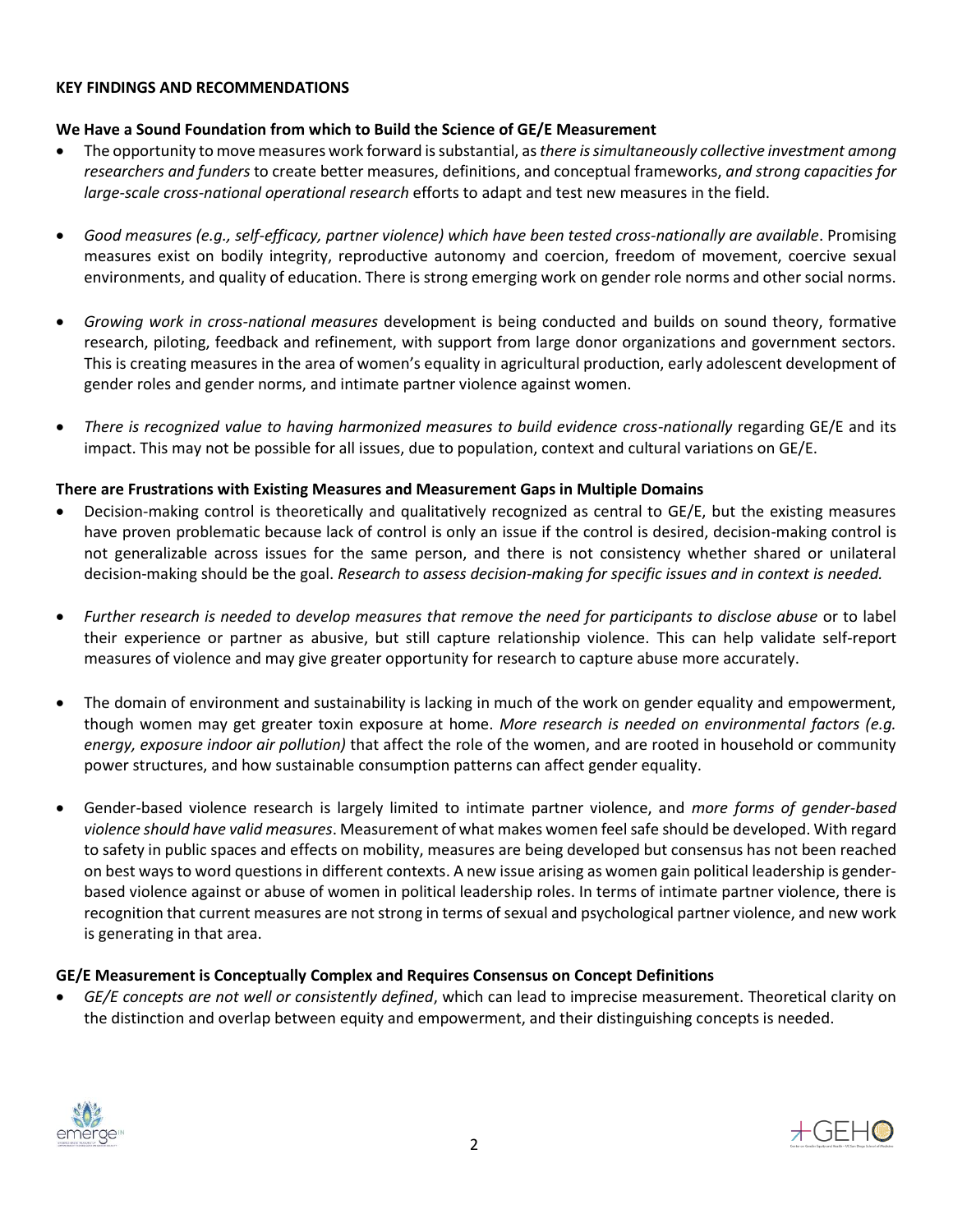- *Measures can be purpose-specific.* Because GE/E is broadly encompassing and can be approached from many disciplines, there is a recognition that different purposes of the research or field work (e.g., rigorous intervention research, operations research, program monitoring) may require different sets of measures.
- Empowerment is a process rather than a norm or behavior, and can be context specific. *Measurement of the process can be lengthy and not easily understood*, compromising feasibility of use of such measures. Further clarification on the components of the empowerment process is needed. In some contexts, researchers and practitioners may be interested in empowerment as an outcome of program evaluation, and measures that can serve as indicators for empowerment at a state or national scale should also be considered
- A shared conceptual framework would be helpful to guide measurement development, but many experts were concerned whether consensus on a framework could be achieved, particularly if it is needed for different goals- for monitoring and evaluation, for tracking country/state indicators, or even for funders tracking grant funding. Nonetheless, *a shared language on measureable GE/E domains and constructs* could and should be achieved to undertake this work.
- *Indicators should also be developed with enough complexity and nuance to reasonably measure potential incidence and prevalence, particularly in the case of gender-based violence*. If a global indicator is too broadly defined for more nuanced issues of GE/E, we may not be able to detect incidence or change as a consequence of program or policy. Further, in the case of gender-based violence, reliance on self-report can mean that improved services or awareness may result in an increase rather than a decrease in reporting, due to increased recognition and reduced stigma.

### **GE/E Measurement Includes Constructs that are Culture or Context Specific**

- *Participatory processes are needed to ensure affected voices influence the development of measures* and interpretation of findings from those measures. Participatory processes are time consuming, which will slow down measures development. However, measures developed using a participatory approach are more likely to demonstrate feasibility and be meaningful to the populations with whom we work. Funders, researchers, and systems need to be prepared for the time and resources required to conduct this work. One of our experts stated: "It is important that researchers not pre-assume what women in particular communities need."
- *Indicators of measurable constructs may often be culture or nation-specific*. In the case of gender-based violence, for example, it is important for researchers to think in terms of the breadth of violence and how conceptions and manifestations of violence may differ between regions. Sexual violence, particularly in the context of relationships, is not easily recognized and reported in many national or cultural contexts.
- *Accurate assessment of a given GE/E construct requires a shared definition of and shared language* on that construct. This can be a disconnect between the researcher and the participant, particularly if the participant is from a lower education and less resourced context.

### **New Research to Create Innovative and Scientifically Valid GE/E Measures is Needed**

- *Innovations in measurement approaches are needed*. We are over-reliant on self-report survey measures. Likert scales are difficult and visualizations may be more helpful in low literacy contexts. Vignettes, implicit assessment testing, list randomization and random response methods, polling groups, observations, and verbal autopsy show promise. Research will likely require a combination of quantitative and qualitative methods.
- Notable in our review was that most all of the identified measures had roots in the United States or the United Kingdom. This may in part be due to our outreach to experts being more effective in English speaking nations, but generally behavioral measures are created in North America or Europe and then taken to the Global South. *There is a need to support more measures development in the Global South* and particularly from nations working to address



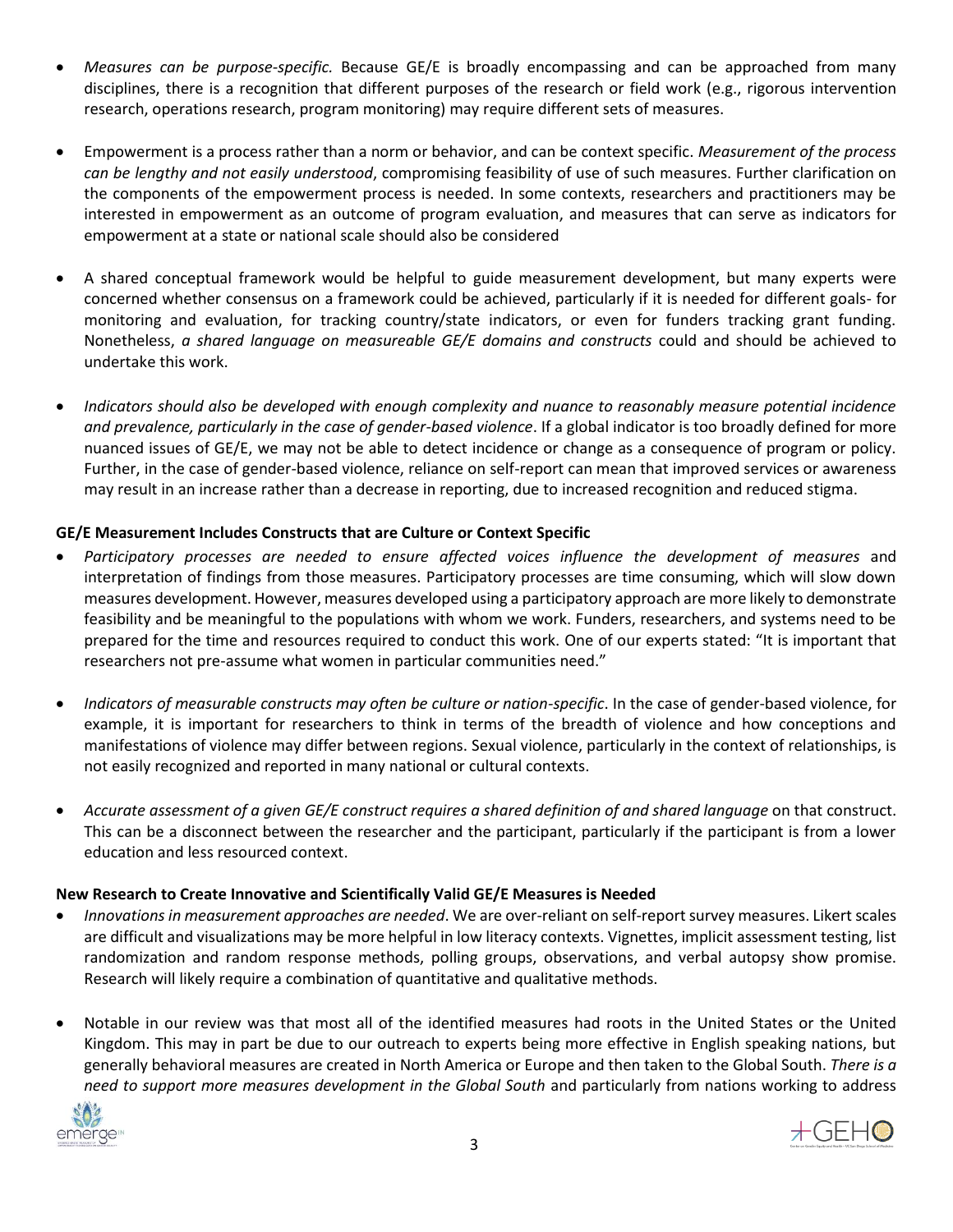GE/E at scale. Support with dissemination of measures that have been developed by these nations would also be important.

 Funders must be willing to invest in the resources needed to develop high quality surveys with validated measures including time for formative research and pilot testing of survey instruments. *For creation of new measures, use of formative research, stake holder engagement, pilot testing, and analysis of psychometrics should be the standard*

### **Research Must Assess Beyond Individual Women and Girls, and Include Collectives, Institutions, and Men and Boys**

- *Research using systems theory frameworks may help assess GE/E at multiple levels including in social systems and* organizations, and through concepts of collective empowerment and agency. Research is almost exclusively assessed at the individual level or as an aggregate of individuals.
- More research is needed on the role or engagement of those enabling or disabling empowerment (e.g. role of men and boys), the capacity of communities and institutions to influence social environments, and societal power structures, mobility, and/or notions of justice.

# **Dissemination Must Be a Focus of Newly Generated Scientific Research on GE/E Measures**

- *Recommended and shared "gold standard" measures* can help ensure their use, both among those who may not otherwise include these in their efforts and among those invested in these issues but with less access to scientific papers on these topics. *A web-accessible living repository of measures is needed.*
- *Building of science includes peer reviewed publications* which can take time but builds credibility. Special issues of journals focused on GE/E measurement will be important, as well as publication of null findings, which can help researchers recognize which measures are useful, in which contexts, and in association with which outcomes.
- The prioritization of publication should not be conducted at the cost of compromising widespread dissemination and potentially use of a promising measure and its adaptation to new contexts. Greater focus on publication in parallel with other more rapid dissemination efforts, such as policy briefs and working papers, would be valuable. Partnerships across those in research, practice and policy would facilitate this approach.

### **CONCLUSION**

Overall, this scoping work documents important strengths of existing research in the area of GE/E measurement including broad interdisciplinary multi-country research, but it also demonstrates ample opportunity to improve and expand the science of this work. More rigorous but participatory approaches to research are needed for measures development, led by nations in the Global South who are seeking to improve their own situation with regard to GE/E. Use of theory and inclusion of diverse populations with measures at multiple levels are important, but equally important is expansion of our methods beyond individual surveys and system-level data (e.g., school or health records or facility indicators).

#### *Recommended Citation*

Trivedi, A., Yore, J., Rao, N., Raj, A., *EMERGE Learnings Report 1: Findings From International Scoping Meetings on Quantitative Measurement of Gender Equality and Empowerment.* Center on Gender Equity and Health (GEH), University of California, San Diego School of Medicine. San Diego, CA. [November, 2016].

*Funding for this project provided by the Bill and Melinda Gates Foundation (Grant number: OPP1163682, PI: Anita Raj).*